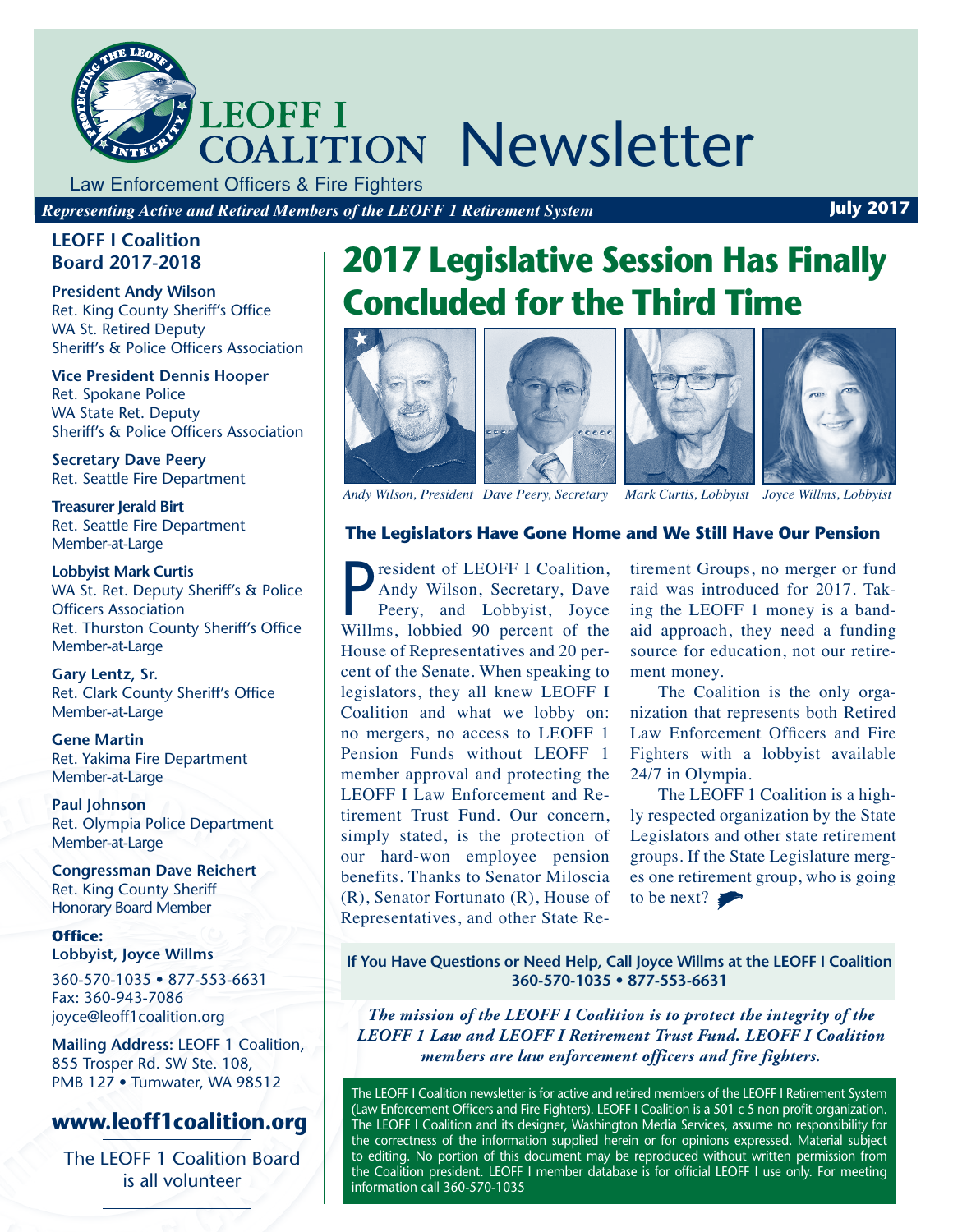## **LEOFF I Coalition Letter to Our Members**







*Andy Wilson, President Dave Peery, Secretary*

In April LEOFF 1 Coalition President Andy Wilson and I were invited to meet with representatives of several other LEOFF 1 groups. The purpose of the meeting was to discuss a proposal by Retired Fire Fighters of n April LEOFF 1 Coalition President Andy Wilson and I were invited to meet with representatives of several other LEOFF 1 groups. The purpose of the meeting Washington President, Richard Warbrouck, to hire a lobbyist to represent all the LEOFF

1 groups.

Mr. Warbrouck, the paid president and lobbyist of that organization, was proposing that we all band together to hire a single lobbyist to aid in the protection of our LEOFF 1 member's pension and medical benefits in Olympia.

We listened respectfully to the proposal and were told that Mr. Warbrouck had selected a lobbyist that he felt would serve our needs. We were informed that the lobbyist was familiar with the LEOFF 1 Law and that he was married to a retired LEOFF 2 member. Mr. Warbrouck said that a meeting could be arranged so that we could determine for our-

selves if that lobbyist would be acceptable to us and would meet with our member's approval.

Both Andy and I had reservations about the proposal but were willing to meet with the proposed lobbyist before making a final decision. Sadly, no such meeting was scheduled. We were left to reach a decision based upon our own information and data. Our decision was simply not to add another lobbyist to our effort or to leave behind our current LEOFF 1 lobbyist, Joyce Willms.

We have worked with all our related LEOFF 1 groups in the past as we saw fit and see no reason not to do so in the future. We also recognize that our members pay no dues, thus obligating them to a monthly payment to support another lobbyist would not be appropriate without their prior approval. Another concern we had was the fact that the proposed lobbyist was married to a retired LEOFF 2 member. While unlikely, that could potentially result in conflicts of interest between our two pension systems.

*We respect all members of our respective public safety organizations, but there are differences between our pension/ medical systems that ensure conflicts of interest can arise between our LEOFF I member and LEOFF 2 member interests in Olympia.* 

The Retired Fire Fighters of Washington (RFFOW) is currently an organization that represents both LEOFF 1 and LEOFF 2 members and is an organization that collects annual dues from its' members. That is commendable, and is as it should be for a social organization. Today, it is primarily a LEOFF 1 organization, but Andy and I can easily see that as that organization accepts more LEOFF 2 members, the focus of legislative efforts might well be swayed in directions not necessarily advantageous to our own LEOFF 1 members. Our Coalition members consist of active and retired police officers, fire fighters and deputy sheriffs from around our state who all belong to the LEOFF 1 pension plan. Membership in the Coalition is strictly voluntary and there are no dues. We welcome donations, primarily from members, and from those donations we fund our lobbying efforts and communications costs. None of our board members are paid for

> their time. We do receive compensation for actual expenses (travel/lodging/printing etc.) which must be approved by the board.

We respect all members of our respective public safety organizations, but there are differences between our pension/medical systems that ensure conflicts of interest can arise between our LEOFF I member and LEOFF 2 member interests in Olympia. The LEOFF 1 Coalition chooses to avoid those complications by simply representing our own LEOFF 1 member interests as ably as we can within the current structure and with our current lobbyist, Joyce Willms.

We believe that our Coalition members have been well served by Joyce Willms and her organization, Washington Media

Services. Their offices are in Olympia and their presence there, as well as her close relationship with members of the legislature have proven invaluable in gaining access to legislative offices that might otherwise be closed to us. As our lobbyist, we can deal directly with Joyce without having to gain consensus between all related LEOFF 1 groups. With her presence in Olympia, our related LEOFF 1 groups can reach her office or can reach our primary board members as quickly as needed in response to legislative actions. If other LEOFF 1 groups choose to employ another lobbyist, we welcome that move and feel certain that we can work with them as we have in the past when our interests coincide.

Simply stated, we choose to remain independent and choose not to become an adjunct to leadership by the RF-FOW. There have been a few requests by others to publish our funding levels and a related accounting of financial statements. To those requests we can only reply that we have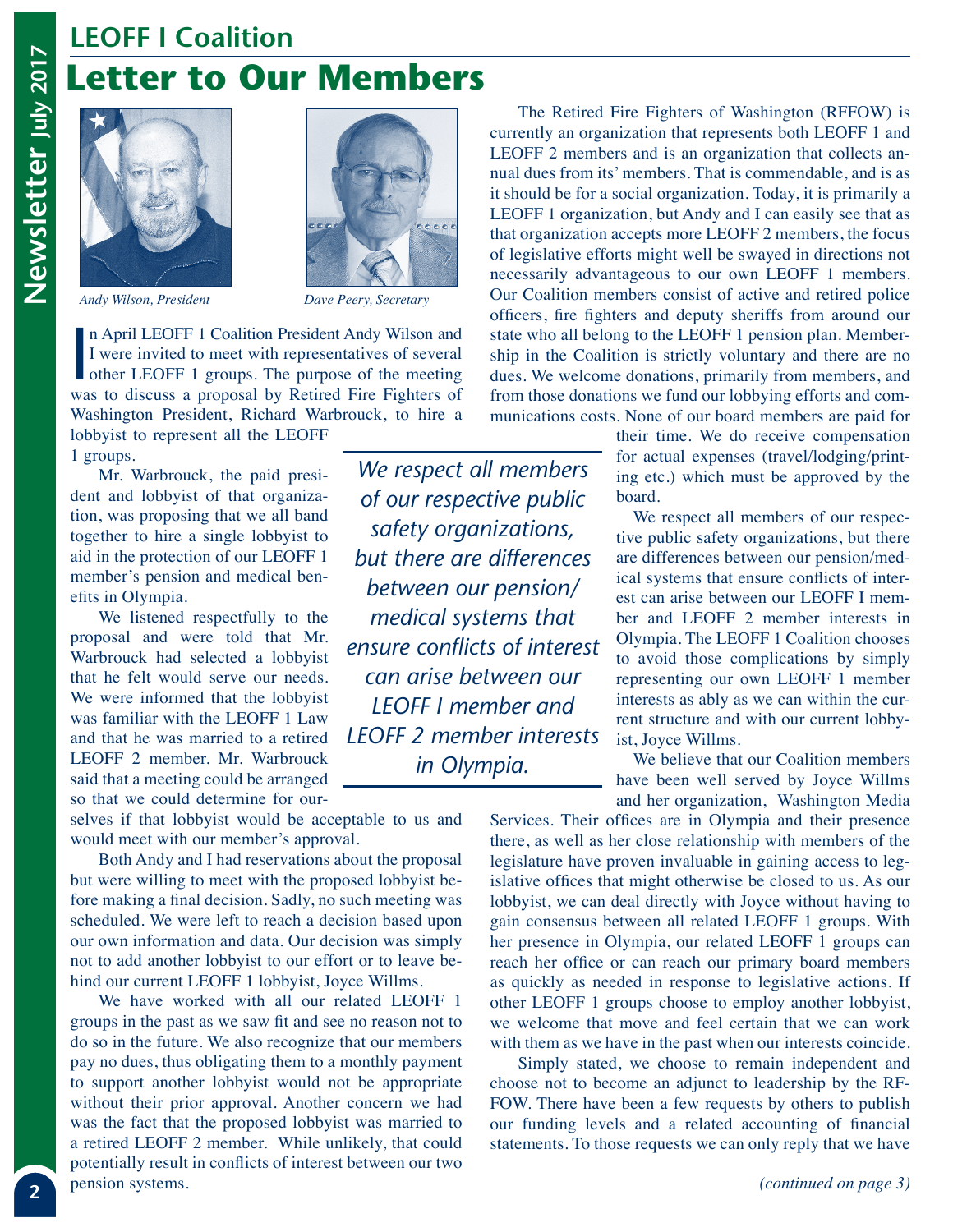### **LEOFF I Coalition**



## **Dave Reichert, Honorary LEOFF I Coalition Board Member**

*Dave Reichert, Honorary Board Member LEOFF 1 Coalition*

EOFF I Coalition is proud to announce that Dave<br>Reichert has accepted LEOFF I Coalition's request<br>to be an Honorary Board Member for the LEOFF<br>I Coalition. Congressman Dave Reichert served as King EOFF I Coalition is proud to announce that Dave Reichert has accepted LEOFF I Coalition's request to be an Honorary Board Member for the LEOFF County Sheriff and is a member of the LEOFF Plan 1 Retirement System.

Congressman Reichert serves on the House Ways and Means Committee, with appointments to three subcommittees: Tax Policy, Human Resources, and Trade, of which he is Chairman.

Congressman Reichert has a remarkable record of service. Decisive leadership, integrity and tireless dedication are his hallmarks. From 1971 through 1976, Reichert was a member of the U.S. Air Force Reserve. In 1972 he joined the King County Sheriff's Office and in 1997 he became the first elected sheriff in 30 years. Under his leadership, the county saw a significant drop in violent crime. Sheriff Reichert brought national recognition to the Sheriff's Office as head of the Green River Task Force solving the largest serial murder case in U.S. history. As Sheriff, he also brought an unprecedented \$28 million in federal funding to King County law enforcement efforts.

Sheriff Reichert served as president of the Washington State Sheriffs' Association and an executive board member of the Washington Association of Sheriffs and Police Chiefs.

#### **Letter to Our Members**

*(continued from page 2)*

no knowledge of their internal finances, have no interest therein, and feel it prudent to keep our own council. We report only to our members and those government agencies that require that data. We see no need to spend our member's money or time simply to satisfy other's curiosity.

As always, we look forward to working together with our related LEOFF 1 groups in the joint defense of all LEOFF 1 members, spouses and families hard-won pension benefits. That is our core reason for existence and a position we hold dear.

The mission of the LEOFF 1 Coalition is to protect the integrity of the LEOFF 1 Law and LEOFF 1 Retirement Trust Fund. LEOFF 1 Coalition members are Law Enforcement Officers and Fire Fighters.

### **Your Pension is Under Attack – Protect You and Your Spouse**

The LEOFF 1 Coalition has been established to provide a powerful, efficient and respected voice for members and beneficiaries of the LEOFF 1 Retirement System since March 21, 2001, Our (LEOFF 1 Co. vide a powerful, efficient and respected voice for members and beneficiaries of the LEOFF 1 Retirement System since March 21, 2001. Our (LEOFF 1 Coalition) objectives shall be to unite ALL Law Enforcement Officers and Firefighters, belonging to the LEOFF 1 retirement system. Another objective of the LEOFF 1 Coalition is to continue cooperation between Law Enforcement and Firefighter organizations representing active and retired LEOFF 1 members to protect the integrity of the LEOFF 1 Law and the LEOFF 1 Retirement System Trust Fund. We (LEOFF 1 Coalition) shall disseminate information to all member organizations regarding legislation and related matters which affect the interest and welfare of LEOFF 1 System members and their beneficiaries. We look forward to working together with our related LEOFF 1 groups in the joint defense of all LEOFF 1 members, spouses and families as appropriate and stand ready to share in the cost of legal representation as we see fit.

We need your donations to continue the fight to protect your pension and educate State Legislators.

#### **Your support will pay for:**

- Lobbying Expenses
- Legislative Research
- Attorney Fees
- Rent
- Website Updates
- Correspondence with Members and Legislators
- Office Expenses and Phone Bills
- Printing, Mail Prep and Postage
- Travel Expenses

These tasks all cost money. Our only source of funding comes from people such as you. None of our board members and volunteers are paid. We do compensate those members who must travel to meetings.

The LEOFF 1 Coalition and members have worked hard for over 17 years to protect the pension from the Legislature and we can do it again. Legislators want our pension money to balance the budget. The legislators go after the money just about every year, If we all unite, we can stop them again in 2018.

Please make a donation to LEOFF 1 Coalition so we may continue to fight for your pension.

### **Thank You for Your Continued Support Over the Years!**